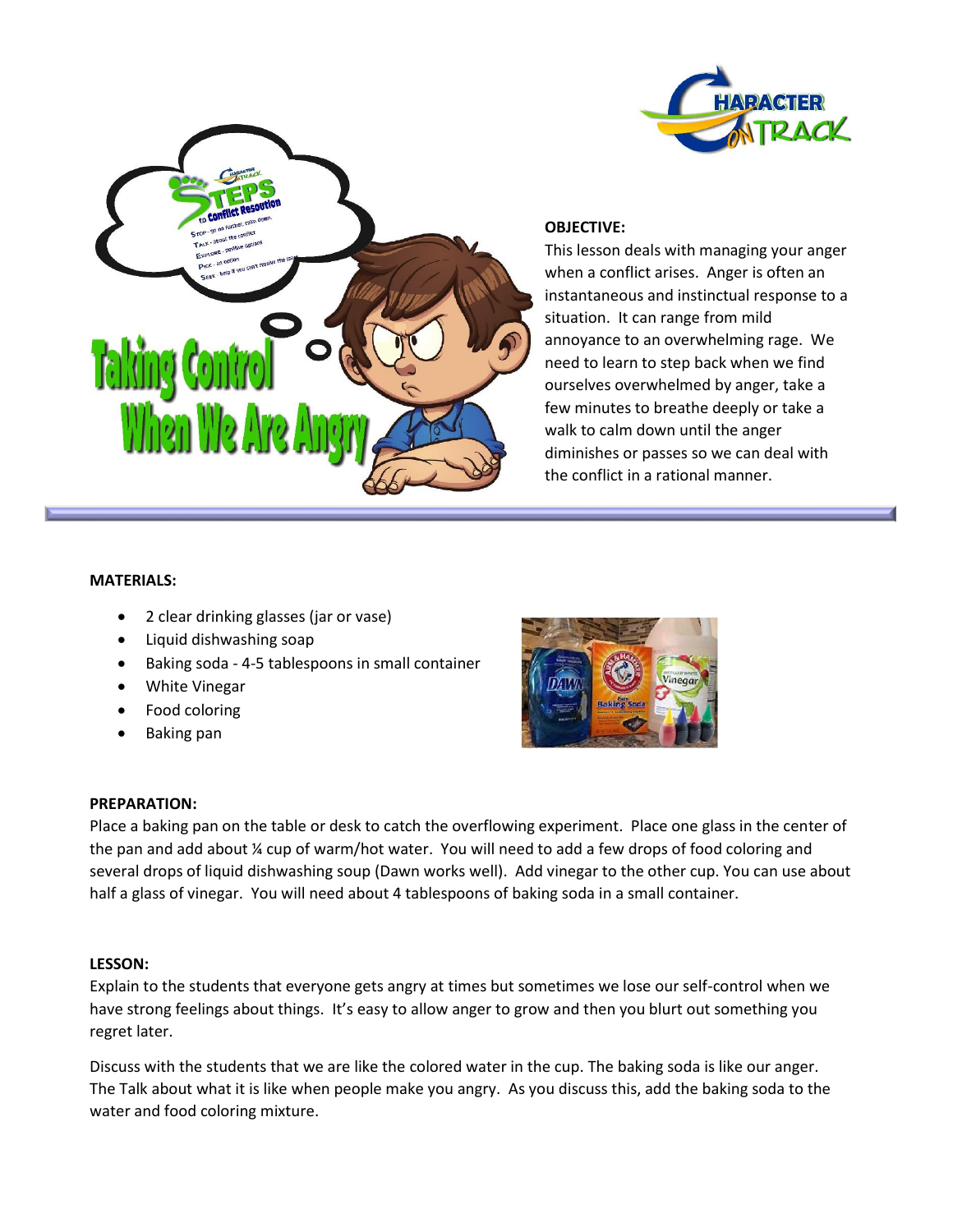Next, slowly add the vinegar to the mixture. The mixture will fizz up and flow out of the jar.

As you add the more vinegar to the mixture, explain that this is what happens when someone makes us angry and we fight back, adding more to the mix until the situation explodes out of control. Discuss with the students that it is important that we need to learn that we have a choice not to do this. We can choose to be a better person. Instead of fighting back, we can keep a lid on the situation and do the right thing. Choosing to fight back can easily turn into violence.



Discuss the different steps for managing anger and advice on how to deal with someone else's anger or confrontations:

## **1. Stop. Go no further and calm down.**

Words said in anger are rarely well thought out. And you can't take them back. If you find yourself really angry at someone, it is sometimes better to just admit those feelings and walk away to think about your response. It's fine to say. "I just need a few minutes to be alone and get my thoughts together.

## **2. Talk about the conflict.**

Sometimes logic is anger's worst enemy. We're often angry about things that we've misinterpreted or blown out of proportion. We may think a friend did something on purpose to upset us, but when we look closer at the situation we realize it was unintentional. There are always two sides to every situation and we need to step back and look at the issue from the other person's perspective to make a good decision.



# 3. **Explore positive options.**

Sometimes we get angry because the same things keep happening over and over-our friends interrupt us, we get left out or our friend says mean things about us. Addressing these problems in a moment of anger can make things worse. It is important to bring it up in a positive manner because the other person(s) involved may not realize they are making you angry or may be able to change things to improve the situation.

## **4. Pick an option.**

Evaluate all your options and consider the potential consequences of each option that could arise due to your decision. Once you have evaluated your options, the next step is to make a decision.

# 5. **Seek help if you can't resolve the issue.**

If you are concerned about or being confronted by someone else's anger, you should realize that your physical and emotional safety is important. Counselors or an adult can make it easier for you to deal with anger. If you feel threatened, it's OK to let someone know. Don't fuel the fire or participate in confrontations driven by anger. It is fine to say, " I want to talk to you about this, but not while you are angry." Walk away and find a more appropriate time to talk. You may want to encourage the person to talk to a counselor and remove yourself from the situation until they can get help.